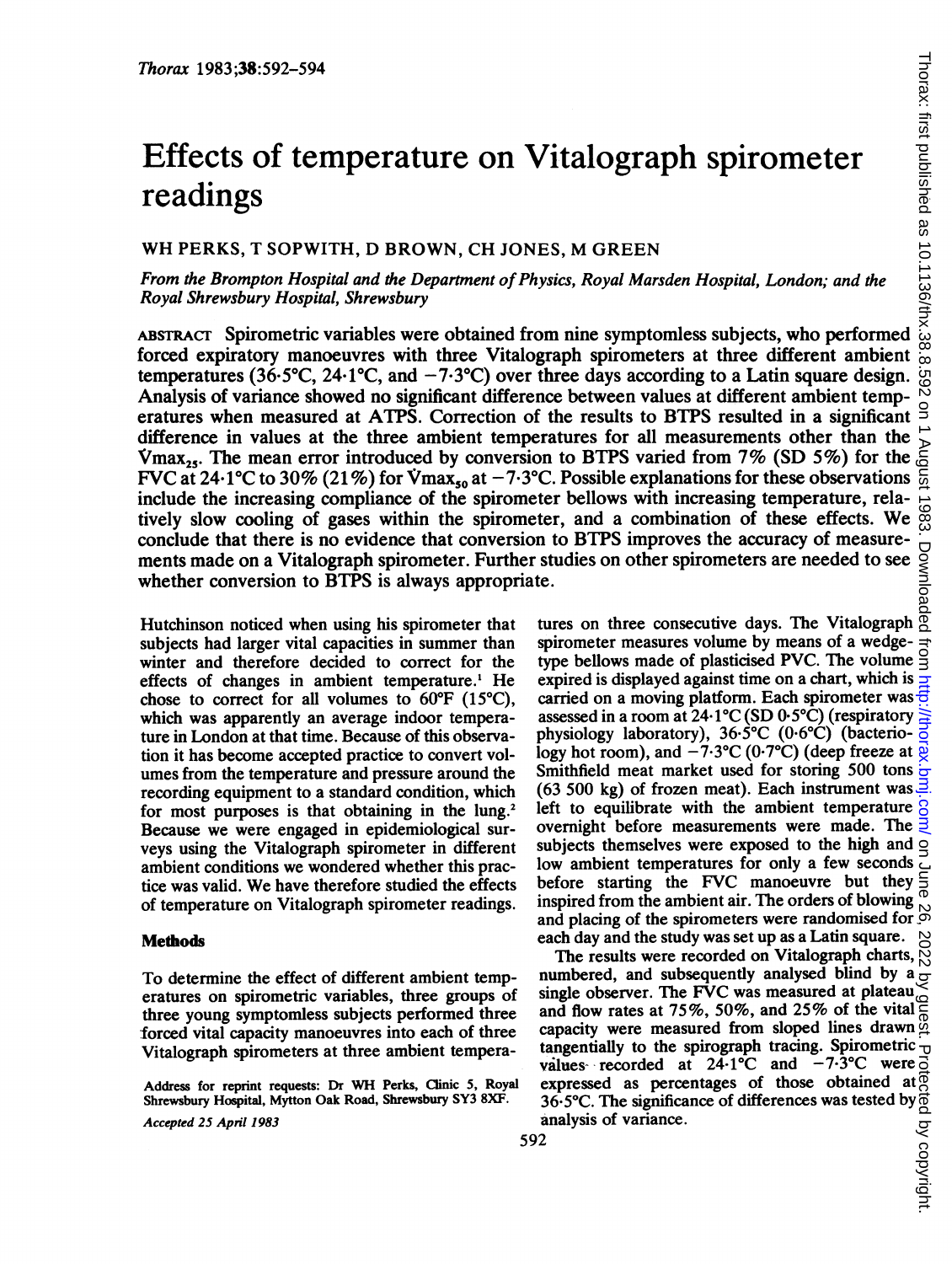|                                      |             | Value at $24 \cdot 1^{\circ}1C$ × 100<br>Value at $36 \cdot 5^{\circ}C$ × 100 | Value at $-7.3^{\circ}C$ × 100<br>Value at $36.5^{\circ}C$ × 100 |           |  |
|--------------------------------------|-------------|-------------------------------------------------------------------------------|------------------------------------------------------------------|-----------|--|
| FEV.                                 | <b>ATPS</b> | $101 \pm 5$                                                                   | $103 = 6$                                                        | <b>NS</b> |  |
|                                      | <b>BTPS</b> | $109 \pm 5$                                                                   | $128 \pm 7$                                                      | <0.001    |  |
| FEV,                                 | <b>ATPS</b> | $100 \pm 4$                                                                   | $103 = 6$                                                        | NS.       |  |
|                                      | <b>BTPS</b> | $107 \pm 4$                                                                   | $127 \pm 7$                                                      | < 0.001   |  |
| <b>FVC</b>                           | <b>ATPS</b> | $100 \pm 4$                                                                   | $103 \pm 5$                                                      | NS        |  |
|                                      | <b>BTPS</b> | $107 \pm 5$                                                                   | $128 \pm 7$                                                      | <0.001    |  |
| $\mathbf{\dot{V}}$ max <sub>75</sub> | <b>ATPS</b> | $101 \pm 12$                                                                  | $104 \pm 11$                                                     | NS.       |  |
|                                      | <b>BTPS</b> | $109 \pm 13$                                                                  | $130 \pm 13$                                                     | < 0.025   |  |
| $\nabla$ max <sub>50</sub>           | <b>ATPS</b> | $102 \pm 15$                                                                  | $104 \pm 17$                                                     | NS.       |  |
|                                      | <b>BTPS</b> | $110 \pm 17$                                                                  | $130 \pm 21$                                                     | <0.05     |  |
| $\mathbf{\dot{V}}$ max <sub>25</sub> | <b>ATPS</b> | $105 \pm 18$                                                                  | $102 \pm 16$                                                     | NS        |  |
|                                      | <b>BTPS</b> | $113 \pm 19$                                                                  | $127 \pm 20$                                                     | <b>NS</b> |  |

Table 1 Spirometric values obtained at 24.1°C and  $-7.3$ °C expressed as percentages of those obtained at 36.5°C when measurements were made at ATPS and after conversion to BTPS in nine subjects using three spirometers

FEV, FEV,—forced expiratory volume in one and three seconds; FVC—forced vital capacity; Vmax,<sub>1,10,2</sub>,—maximum expiratory flow at<br>75% (or 50% or 25%) of the vital capacity; NS—not significant.

### Results

The results are shown in table 1. There was no significant difference between any of the spirometric variables at the three different temperatures when measured at ATPS and there were no significant between-machine differences or between-day diferences and no interactions. Converting the spirometric variables to BTPS resulted in a significant difference in values at the three different ambient temperatures for all measurements other than  $\text{Vmax}_{25}$  (maximum expiratory flow at 25% of vital capacity), where there was very large variability.

## Discussion

Although it has become standard practice to correct for ambient temperature little direct experimental work has been reported on the value of this correction. Gardner and his colleagues studied the effects of heated and humidified air on metal volume spirometers.3 By pumping 6 litres of warm (37°C), humidified (100% saturated) air at 12-4 I/s into a Stead Wells spirometer they found an overshoot of  $250$  ml and a time constant of  $1.4$  s with a one-hose system. Using a forced vital capacity of warm humidified air generated by a computerised system, they found an overshoot of 100 ml at 1-4 <sup>s</sup> with an Ohio spirometer. They concluded that gases entering volume-measuring devices cool very rapidly and that temperature correction is thus justified. They did not, however, report observations on spirometers with plastic bellows, nor did they study effects on varying ambient temperatures.

Studying the Vitalograph spirometer, we found that there was no significant difference between measurements at different ambient temperatures when volume and flow were measured directly. The "correction" of measurements to BTPS, however,

generated significant errors, varying from 7% to 30%. These observations were made under extreme conditions to amplify any errors, although in a pilot study comparing 24°C with 7°C similar results were obtained. There are several explanations which may explain the independence of Vitalograph readings from ambient temperature.

There was no reason to suspect that the different ambient conditions affected the subjects. Identical clothing was worn for each FVC manoeuvre and each subject spent minimal time at the extreme temperatures. The purposes of the trial was not explained to the subjects and the results were analysed blind.

It is possible that the characteristics of the spirometer explain the observations. The gas expired into the spirometer may cool relatively slowly because of the low thermal conductivity of the bellows and tubing of this type of spirometer. At 10 seconds the external temperature of the mouthpiece tubing assessed with a thermographic camera (Aga thermovision, Model 680 Medical) is higher than the ambient temperature (fig). Alternatively, the bellows of the spirometer may become more compliant with increasing temperature. As the temperature rises more of the volume is accommodated in horizontal distension of the bellows, leaving less vertical displacement.4 Indeed, a combination of these explanations may be correct.

As most respiratory laboratories at present correct results to BTPS (although in many this may be only a token gesture, all values being multiplied by  $1-05$  or  $1-1$ ), why bother to change routine practice? If measurements are made with a Vitalograph spirometer in different ambient temperatures and converted to BTPS, then the readings obtained at low ambient temperatures would be disproportionately high. Conceivably therefore spirometric data obtained from epidemiological surveys of similar ethnic groups at different ambient temperatures